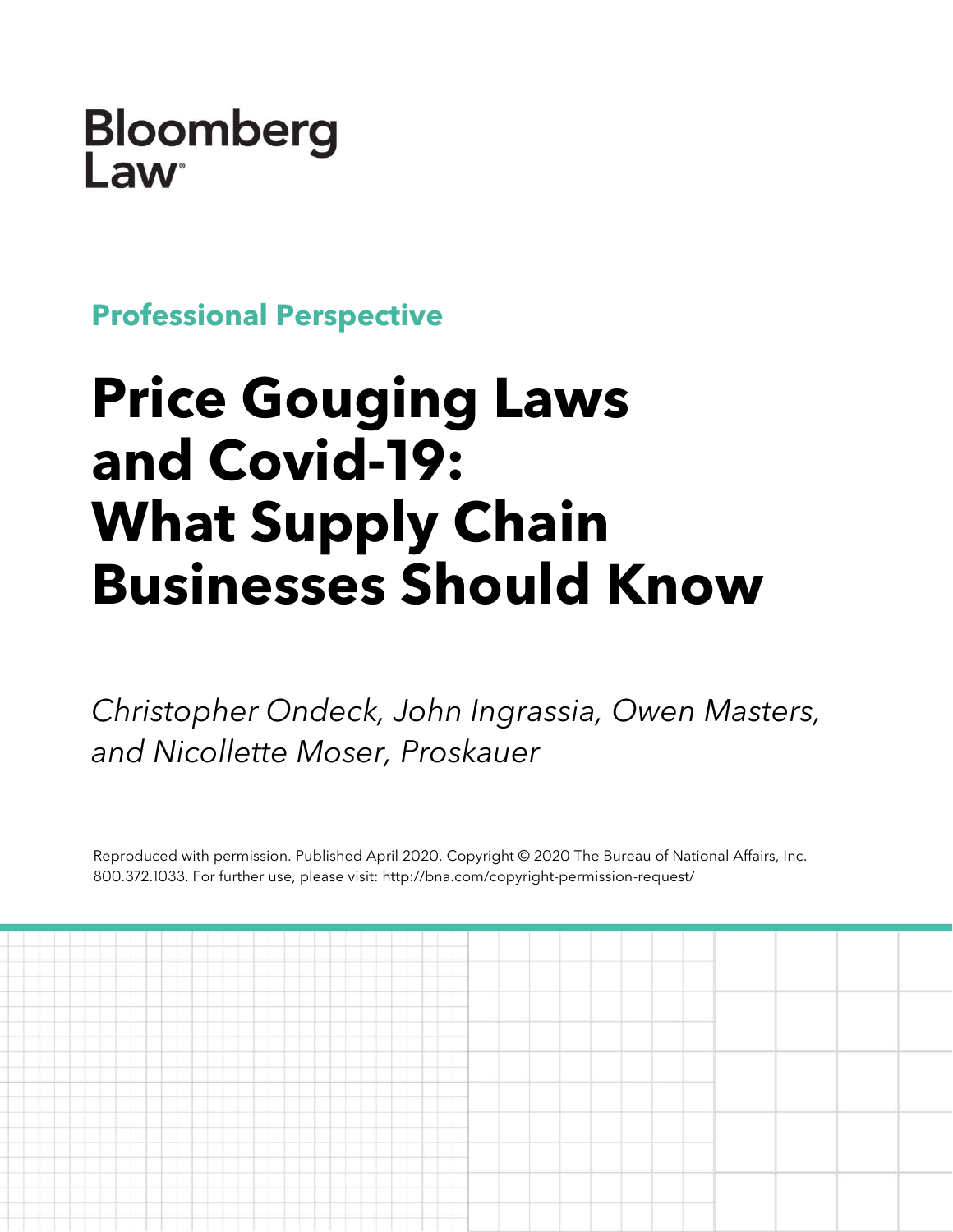# **Price Gouging Laws and Covid-19: What Supply Chain Businesses Should Know**

#### *Contributed by [Christopher Ondeck,](https://www.proskauer.com/professionals/christopher-ondeck) [John Ingrassia,](https://www.proskauer.com/professionals/john-ingrassia) [Owen Masters,](https://www.proskauer.com/professionals/owen-masters) and [Nicollette Moser,](https://www.proskauer.com/professionals/nicollette-moser) Proskauer*

Price gouging laws are now being applied to supply chains. Even though these laws typically focus solely or primarily on the point of sale to consumers for an emergency of short duration, the length of the current emergency is shifting the scrutiny of enforcers to the supply chain. This enforcement is uncharted territory for most supply chain participants, and they will need to understand and manage these new requirements.

Price gouging laws in most states limit price increases for food, medical products, and services, and other covered essential products and services, during an emergency such as the Covid-19 pandemic. These laws vary from state to state in how they are written, how and what they cover, and how they are being applied by state attorneys general.

Price gouging laws always apply at the point of sale to consumers. In concept, these laws anticipate an emergency of short duration—days or weeks—and they cap consumer price increases. However, the pandemic state of emergency will last far longer than days or weeks. For many manufacturers and service providers, as well as brokers, wholesalers, and other business-to-business sellers in the supply chain that are upstream from the point-of-sale to the consumer, this is a new occurrence and creates a substantial risk that most supply chain businesses do not have existing systems or procedures in place to manage.

For reputable companies up and down the national supply chain, compliance with the array of state price gouging laws requires more than intuition and a moral compass. Even with the best intentions and the desire to help during an emergency, many supply chain businesses may inadvertently run afoul of price gouging laws. Because price gouging statutes can cover more than obvious bad conduct and point-of-sale pricing to consumers, supply chain businesses should consider implementing procedures to assess whether they are required to comply with these laws, whether they are complying, and how to manage compliance going forward.

### **Price Gouging Basics**

There is presently no national price gouging law, but most states do have laws in place against the practice. While the rules differ from state to state, they typically are triggered by municipal or state level declarations of a state of emergency. [California's](https://www.nysenate.gov/legislation/laws/GBS/396-R) price gouging law is triggered once the governor declares a state of emergency, and lasts for 30 days thereafter. However, due to the anticipated lasting effects of Covid-19, California recently extended the 30-day period for some counties through September.

New York, by contrast, does not require a declaration of emergency. In [New York](https://www.nysenate.gov/legislation/laws/GBS/396-R) and [Maine,](https://www.mainelegislature.org/legis/statutes/10/title10sec1105.html) price gouging restrictions can be triggered by abnormal market events ("periods of abnormal disruption of the market"). At present, almost all the states' price gouging laws have been activated. However, the situation is in flux and the triggers or dates for specific state rules likely will be changing over the coming months, so continued attention to developments is advised.

### **Pricing Caps**

Most state price gouging laws do not specify a precise price increase that qualifies as price gouging. [Alabama,](https://adeca.alabama.gov/Divisions/ltcr/Resources/Alabama%20Anti-Price%20Gouging%20Law.pdf) [Florida,](http://www.leg.state.fl.us/statutes/index.cfm?App_mode=Display_Statute&URL=0500-0599/0501/Sections/0501.160.html)  and [Maine,](https://www.mainelegislature.org/legis/statutes/10/title10sec1105.html) for instance, bar selling at "unconscionable" prices, but maintain a rebuttable presumption of price gouging for price increases over a certain percentage. Others, like [Idaho](https://legislature.idaho.gov/statutesrules/idstat/Title48/T48CH6/SECT48-603/) and [Texas,](https://statutes.capitol.texas.gov/Docs/BC/pdf/BC.17.pdf) bar "exorbitant or excessive prices." [Georgia](http://ga.elaws.us/law/10-1%7C15) and [Mississippi,](https://advance.lexis.com/documentpage/?pdmfid=1000516&crid=f74e3056-8bbb-4684-ba9a-bcebf9367d82&title=%C2%A7+75-24-25.+Restriction+on+prices+charged+for+goods+during+state+of+emergency%3B+definitions%3B+penalties.&populated=false&haschildren=&level=4&nodepath=%2FROOT%2FABN%2FABNAAW%2FABNAAWAAB%2FABNAAWAABAAO&nodeid=ABNAAWAABAAO&config=00JABhZDIzMTViZS04NjcxLTQ1MDItOTllOS03MDg0ZTQxYzU4ZTQKAFBvZENhdGFsb2f8inKxYiqNVSihJeNKRlUp&pddocfullpath=%2Fshared%2Fdocument%2Fstatutes-legislation%2Furn%3AcontentItem%3A8P6B-8782-8T6X-74V9-00008-00&ecomp=t58_kkk&prid=8645b465-2f73-40cc-a9fe-d707d77ea512) simply bar any price increases after a declared state of emergency.

[California's](http://leginfo.legislature.ca.gov/faces/codes_displaySection.xhtml?sectionNum=396&lawCode=PEN) bar on price increases over 10% of the price charged for the good immediately prior to the declaration of emergency is a useful benchmark for national sellers—at least for states where price increases are permitted at all. Other states employing the 10 percent cap include New Jersey, Utah, and West Virginia, whereas other states list higher thresholds—15% (Oregon and Wisconsin) and 20% (Pennsylvania).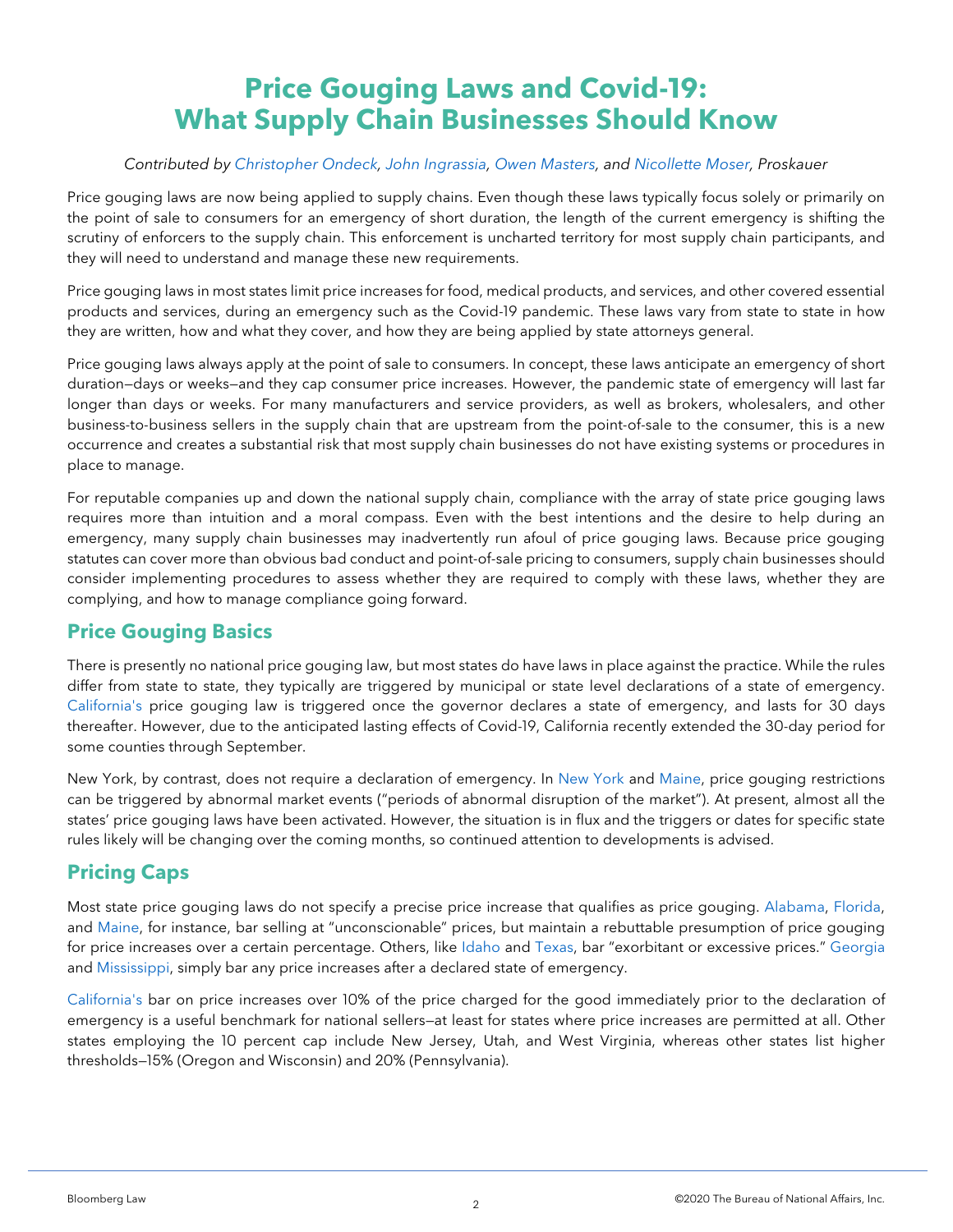## **Exceptions**

Many state statutes provide exceptions for increases directly attributable to increases in the cost of labor or materials, or for increases specifically authorized by a state agency. In [California,](http://leginfo.legislature.ca.gov/faces/codes_displaySection.xhtml?sectionNum=396&lawCode=PEN) for instance, price increases over 10% are not unlawful:

. . .if [the seller] can prove that the increase in price was directly attributable to additional costs imposed on it by the supplier of the goods, directly attributable to additional costs for labor or materials used to provide the services, during the state of emergency, and the price is no more than 10 percent greater than the total of the cost to the seller plus the markup customarily applied by the seller for that good or service in the usual course of business immediately prior to the onset of the state of emergency or local emergency.

Because California enforces a specific benchmark, the law requires what seems to be a straightforward calculation. However, these calculations can grow complicated quickly. Some states that bar any price increases, like Georgia for instance, include an exception for increased costs. In [Georgia,](http://ga.elaws.us/law/10-1%7C15) prices can be increased "only in an amount which accurately reflects an increase in cost of the goods or services to the person selling the goods or services or an increase in the cost of transporting the goods or services into the area." [Florida's](http://www.leg.state.fl.us/statutes/index.cfm?App_mode=Display_Statute&URL=0500-0599/0501/Sections/0501.160.html) law includes an exception for additional costs and additional costs incurred in connection with "regional, national, or international market trends."

Notably, these exceptions may not exempt increases for products tied to an index price. Sellers that tie their prices to a given index are not specifically exempted from price gouging rules. As a result, parties should monitor whether their products are included in the basket of goods and services for which price increases could trigger price gouging laws.

### **Covered Products and Services**

Typically, the rules address a defined scope of goods and services, and sometimes levels of the supply chain. The most common prohibitions limit price increases for categories like food, fuel, batteries, or medicine. Some states, such as [Louisiana](http://legis.la.gov/legis/Law.aspx?d=85680) and [Hawaii,](https://www.capitol.hawaii.gov/hrscurrent/Vol03_Ch0121-0200D/HRS0127A/HRS_0127A-0030.htm) take a broader approach and apply price increase restrictions to almost any good or service. Still other [states](http://ga.elaws.us/law/10-1%7C15) limit the restrictions to products specified by governor.

### **Application to Supply Chains**

There is an increasing amount of enforcement up the supply chain. Retailers are responding to public outcry about price increases saying that their supply chain costs have increased. State enforcers have followed this trail and begun scrutinizing supply chain companies. State attorneys general have issued dozens of subpoena to suppliers of covered goods and services up and down the supply chain. This is uncharted territory–both for the enforcers and for supply chains.

Price-gouging laws generally include high-level descriptions of covered entities. However, many statutes are silent as to whether supply chains are covered and, if so, how. States also differ substantially over whether their price-gouging laws apply to suppliers. Maine's law, for example, applies to all necessities regardless of to whom they are sold (and regardless of where the seller sits in the supply chain) —this may include, for example, national wholesaler or consumer goods producers selling to supermarkets in Maine.

Similarly, [New York's](https://www.nysenate.gov/legislation/laws/GBS/396-R) law applies to "all parties within the chain of distribution, including any manufacturer, supplier, wholesaler, distributor or retail seller of consumer goods or services or both." Similarly, [North Carolina's](https://www.ncleg.gov/enactedlegislation/statutes/html/bysection/chapter_75/gs_75-38.html) law applies to "all parties in the chain of distribution." By contrast, [Idaho's](https://legislature.idaho.gov/statutesrules/idstat/Title48/T48CH6/SECT48-603/) law only applies for sales to the ultimate consumer.

In addition, governors are expanding the scope and application of price gouging laws to supply-chains in real time. Minnesota does not have a price-gouging law, but this didn't stop Governor Tim Walz from taking action. On March 20, 2020, Walz issued [Executive Order 20-10,](https://mn.gov/governor/news/?id=1055-424173) creating a price gouging restriction in Minnesota. The order limits "all persons...from selling, offering to sell, or causing to sell in this state any essential consumer goods or services," for an "unconscionably excessive price." On its face this restriction includes sellers at every level of the supply chain. Minnesota's example illustrates how important it is for sellers to monitor ongoing developments, even in states without price gouging laws.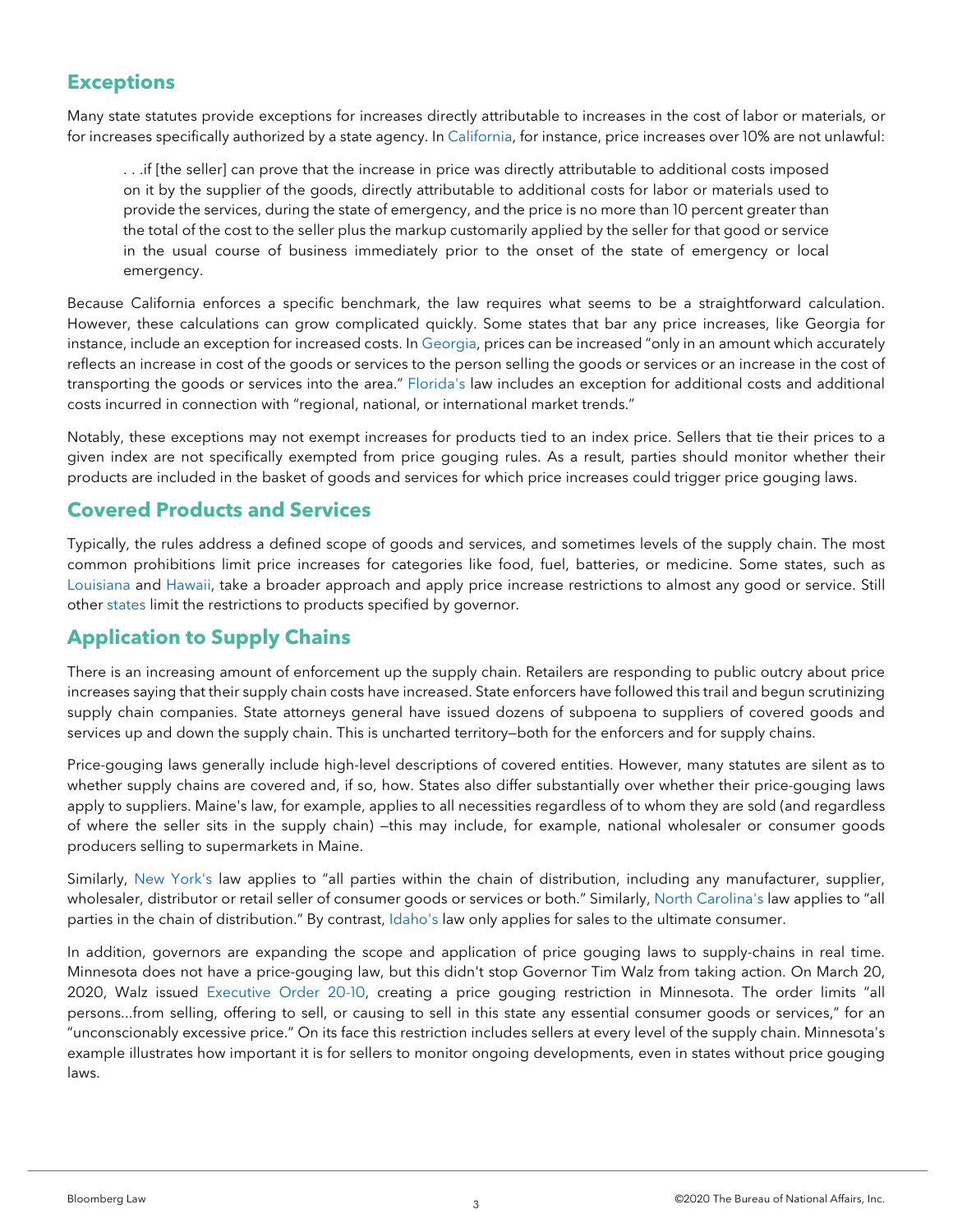# **Private Rights of Action**

Private rights of action may be available to plaintiffs that allege they are injured by price gouging. For example, [California's](http://leginfo.legislature.ca.gov/faces/codes_displaySection.xhtml?lawCode=PEN§ionNum=396.) law provides that "a violation of this section shall constitute an unlawful business practice and an act of unfair competition" under [California Bus. & Prof. Code §](http://leginfo.legislature.ca.gov/faces/codes_displayText.xhtml?lawCode=BPC&division=7.&title=&part=2.&chapter=5.&article=) 17200, et seq. [California unfair competition laws](http://leginfo.legislature.ca.gov/faces/codes_displayText.xhtml?lawCode=BPC&division=7.&title=&part=2.&chapter=5.&article=) provide that victims of price gouging can seek injunctions for price gouging. The attorney general, district attorneys, county counsel, or cities can also [seek civil](https://oag.ca.gov/consumers/pricegougingduringdisasters#4C)  [penalties](https://oag.ca.gov/consumers/pricegougingduringdisasters#4C) of up to \$5,000 per violation, in addition to additional penalties for harm to senior citizens or violations of an injunction. By contrast in [New York,](https://www.nysenate.gov/legislation/laws/GBS/396-R) plaintiffs do not have a private right of action under the law, despite the legislature's [repeated attempts](https://www.nysenate.gov/legislation/bills/2009/A278) to add one. Penalties under New York's law are limited to \$25,000 in fines and restitution, plus injunction relief.

#### **Strong Enforcement**

Even in states without price gouging laws, like Minnesota, state attorneys general and governors are taking action, including criminal and civil enforcement. While criminal enforcement likely will be limited to the most egregious cases, civil enforcement may be used as a broader tool to highlight the need to ensure diligent compliance efforts. Enforcers in Washington, which does not have a price gouging law, have argued that price increases in the middle of a public health crisis could violate the state's Consumer Protection Act, which prohibits unfair business practices.

The Washington state attorney general has initiated investigations into price gouging and the state's legislature is considering a price gouging law. The governor of Michigan recently issued an [executive order](https://www.michigan.gov/coronavirus/0,9753,7-406-98163-522506--,00.html) that prohibits people who purchased goods from a retailer from reselling those goods at an excessively higher price than that which they paid.

Local and national sellers in all levels of the supply chain need to understand how they can quickly put a compliance program in place that ensures their organizations and employees are not inadvertently running afoul of the emergency state rules.

#### **Federal Enforcement**

In addition to state enforcers, some have argued the Federal Trade Commission's broad Section 5 authority could cover price gouging. Section 5 of the Federal Trade Commission Act prohibits "unfair methods of competition" and "unfair or deceptive acts or practices." The FTC rarely relies on its Section 5 authority for pricing conduct alone, but it has already been active against unethical salesmen hocking untested "cures" and natural remedies. It remains to be seen whether the agency will consider using Section 5 against price gouging conduct, but some member of Congress are urging the agency to do just that.

On March 27, 2020, President Donald Trump issued [Executive Order 13910,](https://www.whitehouse.gov/presidential-actions/eo-delegating-additional-authority-dpa-respect-health-medical-resources-respond-spread-covid-19/) invoking presidential authority under the Defense Production Act to limit the hoarding of specified medical supplies like face masks. Under this order, the Department of Health and Human Services has issued [regulations](https://www.hhs.gov/sites/default/files/hhs-dfa-notice-of-scarce-materials-for-hoarding-prevention.pdf) designating face masks, respirators, sterilization services, disinfectant devices, and other medical supplies as "scarce materials." This [restriction](https://www.hhs.gov/about/news/2020/03/25/hhs-implements-president-trumps-hoarding-prevention-executive-order.html) means people cannot hoard these goods or the components used to make these goods for the purpose of reselling them in "excess of prevailing market prices."

#### **Worldwide Issue**

Outside of the U.S., price gouging potentially raises significant issues under applicable antitrust regimes and applicable fair-trading laws. Leaving aside civic duty and reputational risks, manufacturers and resellers in the EU and [U.K.](https://www.mindingyourbusinesslitigation.com/2020/03/united-kingdoms-cma-issues-guidance-to-businesses-on-co-operation-during-the-crisis/), for example, need to be careful when putting in place price rises as international regulators are responding to opportunistic price gouging conduct.

The European Competition Network issued a [joint statement](https://www.mindingyourbusinesslitigation.com/2020/03/flexibility-within-a-crisis-the-european-competition-networks-response-to-covid-19/) on the application of competition law in the EU during the crisis in which it made clear that all EU antitrust/competition regulators "will…not hesitate" to take action against opportunistic companies taking advantage of the crisis by abusing their dominant position or otherwise engaging in nefarious practices.